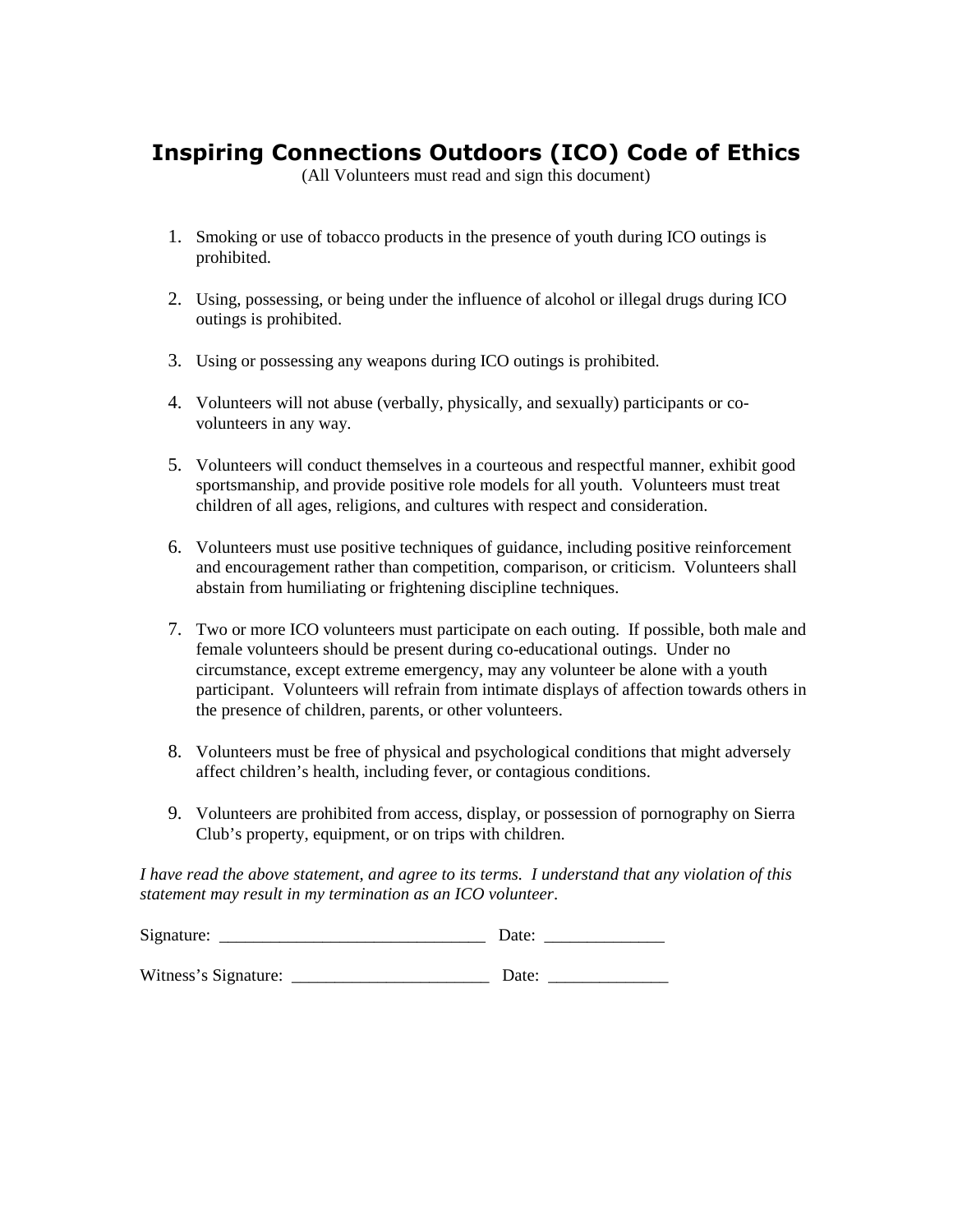## **Sierra Club Outing Volunteer Agreement**

Thank you for volunteering to serve as a volunteer for the Sierra Club Inspiring Connections Outdoors (ICO) program. In order to serve in a volunteer leadership capacity in Sierra Club Inspiring Connections Outdoors, we need your agreement to the existing Sierra Club policy governing your status with respect to trips, ICO policies and standards.

First, in helping with the ICO program you are considered an **Outing volunteer.** You are not an employee of the Sierra Club or any of the Sierra Club's chapters or subsidiary organizations. Since you are a volunteer and not an employee:

- 1. You will not be paid wages or salary or any remuneration whatsoever for your volunteer services;
- 2. You will not be entitled to any fringe benefits or other rights and privileges that may be afforded Sierra Club employees;
- 3. You will not be entitled to state unemployment compensation, state disability compensation, social security or any similar governmental benefit, and accordingly no unemployment, disability, or social security contributions will be paid on your behalf; and
- 4. You will not be covered by any workers' compensation insurance. None of the above benefits or payments will be paid to you or on your behalf because you are a volunteer and not an employee.

Second, as a Sierra Club volunteer offering to serve on an Inspiring Connections Outdoors trip, you are free to terminate your relationship with the Inspiring Connections Outdoors program and the Sierra Club at any time. (We anticipate that you will give your local ICO group chairperson reasonable notice of any such termination so that alternate arrangements can be made, if necessary.) The Sierra Club enjoys the same right to terminate the volunteer relationship at any time, with or without cause, and may exercise these rights in its sole and exclusive discretion. Leadership is a privilege, not a right. In order to maintain the high standards of the Sierra Club and to continue to live up to the public expectation based upon its excellent reputation as a leader in the outdoor industry, leaders must meet criteria established by Sierra Club volunteer and staff management.

Third,**Express Assumption of Risk.** You understand, acknowledge and agree that the Inspiring Connections Outdoors trips for which you have volunteered may involve inherent risks of injury. You understand that Inspiring Connections Outdoors may require considerable physical activity, mental activity and stress, unusual itineraries and modes of transportation which will entail certain risks to your person. You acknowledge that illnesses and accidents, including serious illnesses and accidents causing severe physical injury, mental injury, and even death, could occur during any Inspiring Connections Outdoors trip, and that such accidents could take place in remote locations which lack adequate medical facilities and from which there is not access to emergency rescue personnel or facilities. You appreciate and understand the seriousness of these risks and having been informed of these risks, and with such appreciation, information